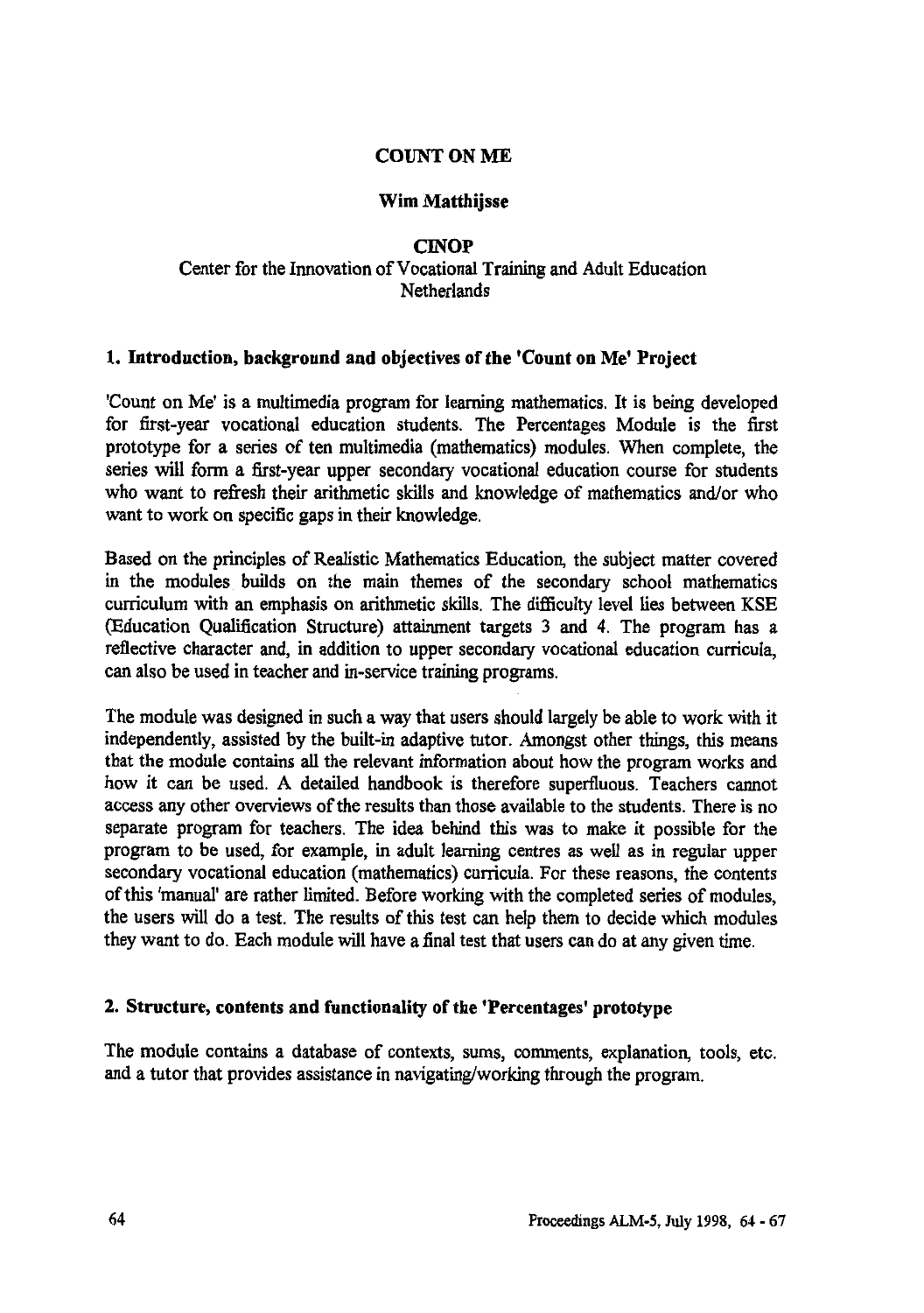#### **The structure and contents of the database**

The heart of the database consists of 400 percentages sums that are arranged in exercises or units, which follow a specific subject typology. The main principle behind this is that once a user manages to do a certain type of sums correctly, he or she will move on to a higher level.

The units are ordered in four chapters:

- mental arithmetic (with percentages)
- estimating (with percentages)
- using a calculator (with percentages)
- percentages at work (percentages in engineering, economics and social work)

The last chapter is different to the preceding three in that it deals with practical applications of the previously covered subject matter in engineering, economics and social work.

Each chapter (apart from the last one) contains:

- A short introductory video, which presents the problems of that chapter in a realistic context.
- (Video) explanations of the different facets of each particular subject.

• Sums — arranged in exercises/units that follow a specific typology. Sums from each exercise/unit are selected by the program at random and then read out. This can be infinitely repeated by clicking on the 'cassette tape' button. As the sum is read out, a short version of the text (i.e. not identical to the audio text) appears on the screen together with an appropriate photo or drawing. Each sum can be tried twice. Feedback is provided after each answer. This feedback is of a general nature, unless a particular incorrect answer is part of a so-called 'error category' (an error that has a systematic character, a 'typical' error). In that case, specific feedback is given.

• Three interactive thinking and arithmetic models – the ratio table, percentages strip and percentages table. Each model is accompanied by a hint — the reasoning/arithmetic method that should be generally employed when using a particular model — which can be called up (clicked on) separately. The ratio table should, for example, be used for thinking and reasoning with proportions (2% as 2 out of 100 or 1 out of 50). The percentages strip and the percentages table should be used for thinking and reasoning with fractions

(2% as 2/100 or 1/50).

Special attention is given to introducing and learning how to work with these models. The models have two functions. They support the method of first reasoning by working with a 'piece of scribbling-paper' and when the pairs of numbers entered by the user in the models are compared for consistency, they make it possible to check the answer. This makes the models 'semi-transparent'.

For doing calculations with percentages on the worksheets, an on-screen calculator is available.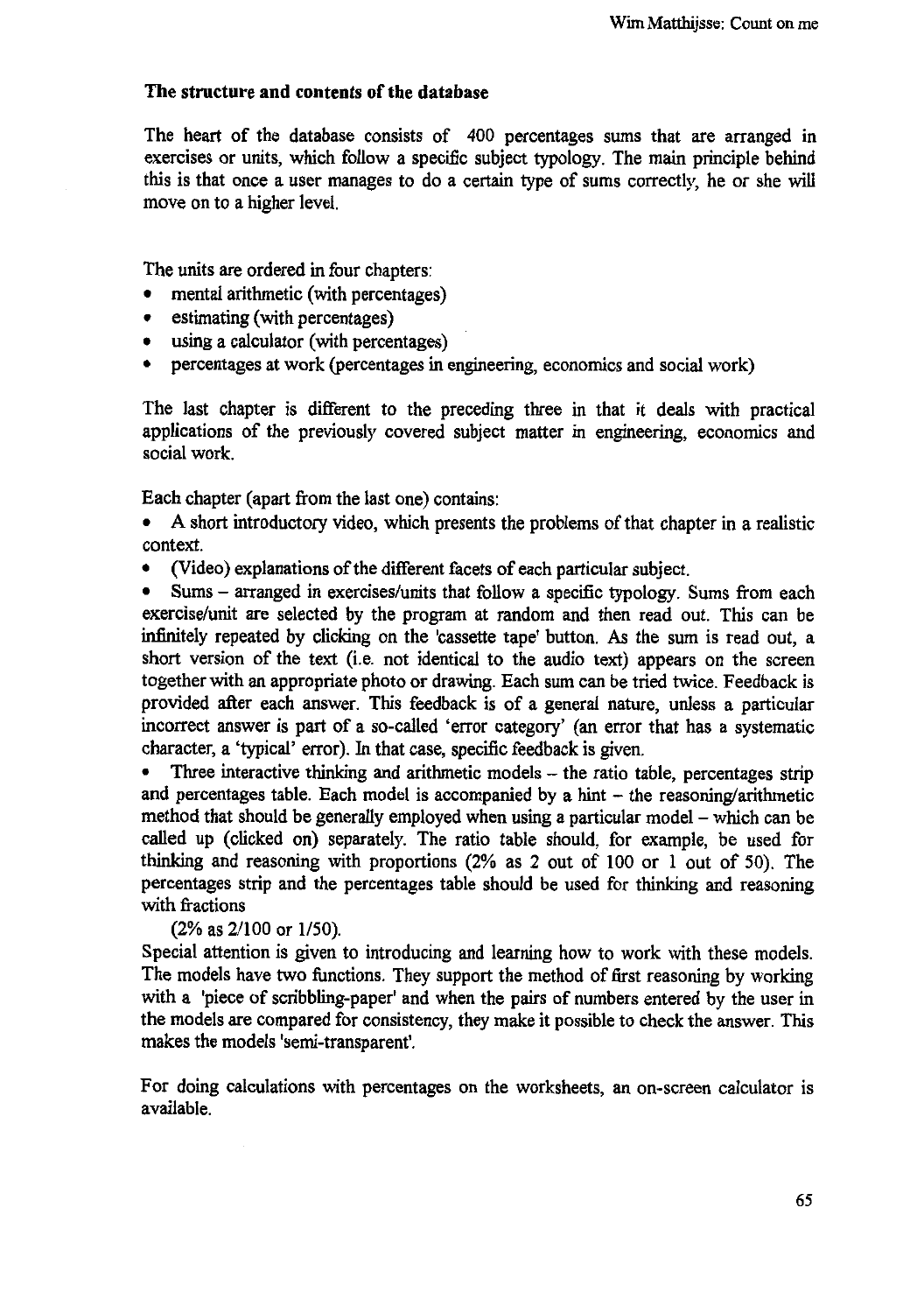**As a prelude to the first chapter, the program also contains:**

**• A log-on screen, where the user enters his/her (unique) PIN code. The program uses the PIN code to recognise the individual user and navigate him/her straight to the point where he/she worked at the previous session (see navigation).**

**• A preliminary test, which makes sure the user has sufficient knowledge of arithmetic to be able to start the module. In other words, the test assesses whether the user has the required foreknowledge to be able to work with percentages — e.g. comprehension of numbers, basic knowledge of ratios, being able to work with a calculator. etc.**

**• A short video that portrays the wide range of use of percentages arithmetic in daily life. The video helps to motivate the users and activate their foreknowledge. It deals with the three segments of the program — mental arithmetic, estimating and using a calculator.**

**The program is concluded with a final test, which the user can use to check whether he/she has sufficient grasp of the subject. The user can do this test at his/her discretion at any point in the program.**

## **Navigation with the adaptive tutor**

**The user can call on the assistance of a built-in adaptive tutor, which works with the user's scores in the exercises to navigate him/her through the program. Navigation with the tutor is based on the 'rules' summarised below:**

**• After having done a sum (entered the answer), users can proceed to a higher level, go back to a lower level or do a similar sum (if applicable, the same one — two attempts are allowed for each sum). The option selected by the tutor depends on the user's answer and his/her scores for the preceding sums.**

**• The degree of progress when navigating ahead, can vary (this is comparable to omitting exercises in a textbook) and is greater if the user does a sum correctly straight away.**

**• Returning to a lower level depends on the user's performance when working through the different subjects in the program. Returning to a lower level can mean going back to an explanatory text or set of instructions, to doing easier sums, to another unit or subject etc.**

**At any time, the user can break off the tutor navigation and decide where he/she wants to go to in the program (the principle of mixed control). This is done by activating the main menu in the tool bar. The menu provides the user with an overview of the whole module and shows where he/she is currently working. The user can then select the point where he/she wants to go. The tutor will then further navigate the user from this point onwards applying the aforementioned 'rules'. If it goes 'wrong', the tutor will navigate the user back to the point in the program where he/she stopped working. The tutor also gives aural encouragement in the form of comments and accompanying remarks at the start and close of each (new) subject/unit in the program. The aural encouragement varies according to the user's performance at any given moment. At any time, the user can access information about the program and the help function with the menu bar.**